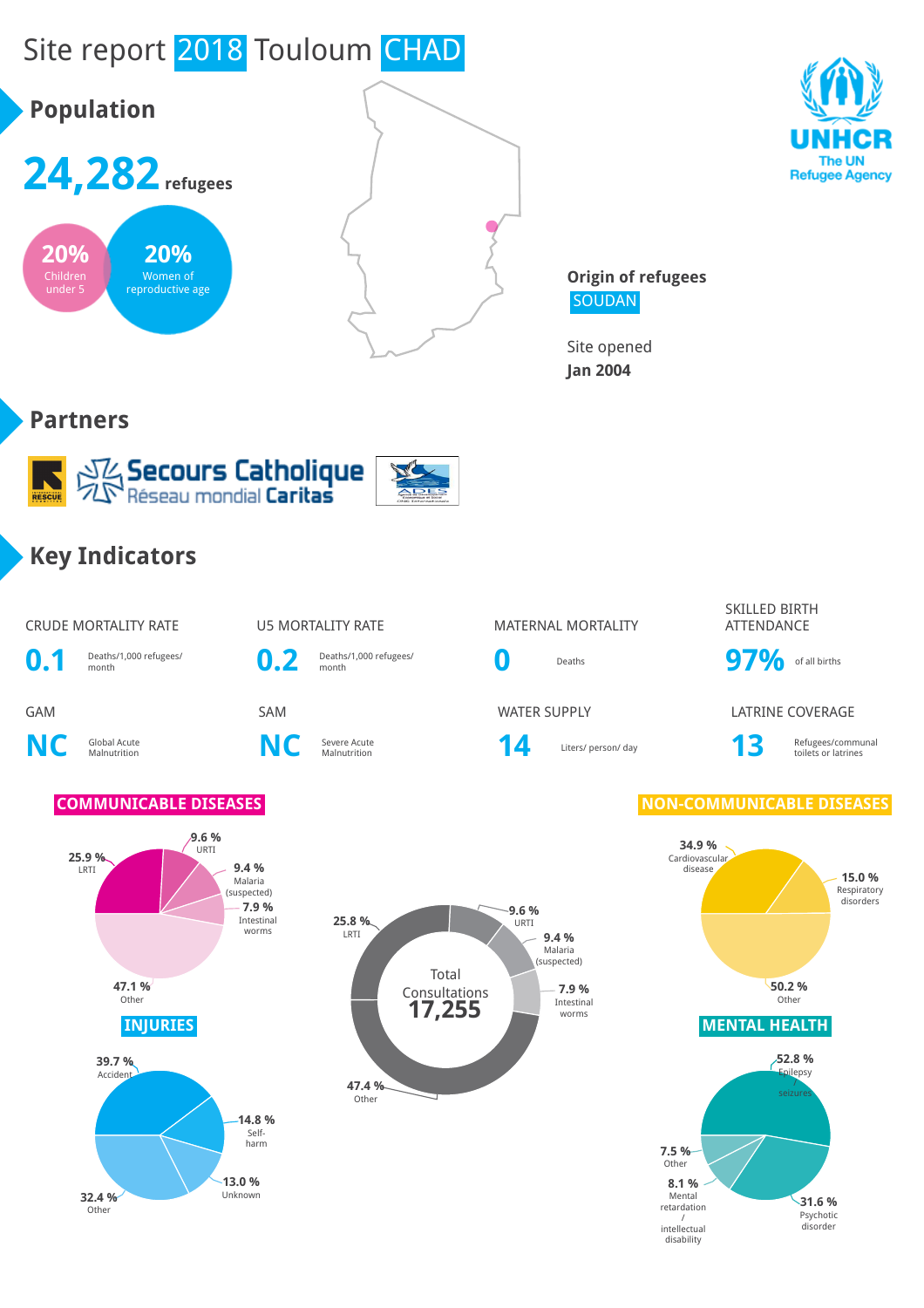### **Public Health**

| <b>HEALTH STAFFING</b>                                      | <b>INDICATOR</b> | <b>STANDARD</b> |                            | <b>MORBIDITY</b>                                 | <b>INDICATOR</b> | <b>STANDARD</b> |   |           |
|-------------------------------------------------------------|------------------|-----------------|----------------------------|--------------------------------------------------|------------------|-----------------|---|-----------|
| Number of medical doctors                                   | $\mathbf{0}$     | 1: 50,000       | ☺                          | Incidence of malaria among children under        | $\overline{2}$   |                 |   |           |
| Number of qualified nurses                                  | 4                | $1:$ < 10,000   | ◎                          | Incidence of watery diarrhoea among              | 17               |                 |   |           |
| Number of community health workers                          | 19               | 1: 1,000        | ೞ                          | children under 5                                 |                  |                 |   |           |
| <b>ACCESS AND UTILIZATION</b>                               | <b>INDICATOR</b> | <b>STANDARD</b> |                            | Incidence of pneumonia among children<br>under 5 | 46               |                 |   |           |
| Consultations per trained clinician per day                 | 20               | < 50            | ◙                          | Incidence of pneumonia among over 5              | 15               |                 |   |           |
| Health utilisation rate (new visits / refugee /             | 0.7              | $1 - 4$         | Ø                          | Tuberculosis success rate                        | 100%             | < 90%           | Ø |           |
| year)<br>Proportion of host population consultations        | 7%               |                 |                            | Were any MDR/X-TB cases diagnosed among<br>PoCs? | <b>No</b>        | <b>No</b>       | ణ |           |
| <b>MORTALITY</b>                                            | <b>INDICATOR</b> | <b>STANDARD</b> |                            | <b>VACCINATION</b>                               | <b>INDICATOR</b> | <b>STANDARD</b> |   |           |
| <b>Crude Mortality Rate</b><br>(CMR) (/1000/month)          | 0.1              | < 0.75          | Ø                          | Full vaccination coverage                        | 139%             | < 95%           |   | Ø         |
| <b>Under-five Mortality Rate</b><br>(U5MR) (/1000/month)    | 0.2              | $< 1.5$         | Ø                          | Measles vaccination coverage                     | 139%             | < 95%           |   | $\bullet$ |
| <b>Infant Mortality Rate</b><br>(IMR) (/1000 livebirths)    | 7.6              | < 30            | $\boldsymbol{\mathcal{S}}$ | Source of vaccination data                       | <b>HIS</b>       |                 |   |           |
| <b>Neonatal Mortality Rate</b><br>(NNMR) (/1000 livebirths) | $\mathbf 0$      | < 20            | $\bullet$                  | IN-PATIENT DEPARTMENT (IPD)                      | <b>INDICATOR</b> | <b>STANDARD</b> |   |           |
| <b>OUTBREAK ALERT AND RESPONSE</b>                          | <b>INDICATOR</b> | <b>STANDARD</b> |                            | Average length of stay (days)                    | 1.1              |                 |   |           |
| Proportion of outbreaks investigated within 48<br>hours     | 100%             | 100%            | $\bullet$                  | Case fatality rate                               | 0.0              |                 |   |           |
| Number of outbreaks reported                                | $\overline{2}$   |                 |                            | Hospitalisation rate                             | 35.7             | $50 - 150$      |   | ☺         |

# **Reproductive Health**

| <b>ANTENATAL CARE</b>                                                                     | <b>INDICATOR</b> | <b>STANDARD</b> |                       | <b>FAMILY PLANNING</b>                                                      | <b>INDICATOR</b> | <b>STANDARD</b> |   |
|-------------------------------------------------------------------------------------------|------------------|-----------------|-----------------------|-----------------------------------------------------------------------------|------------------|-----------------|---|
| Antenatal care coverage                                                                   | 78%              | > 90%           | $\boldsymbol{\Omega}$ | Contraceptive prevalence rate                                               | 15%              | $\geq 30\%$     | ⊠ |
| Coverage of antenatal tetanus vaccination                                                 | 94%              | >95%            |                       | Source of contraceptive prevalence data                                     | <b>HIS</b>       |                 |   |
| <b>DELIVERY CARE</b>                                                                      | <b>INDICATOR</b> | <b>STANDARD</b> |                       | SEXUAL AND GENDER-BASED VIOLENCE (SGBV)                                     | <b>INDICATOR</b> | <b>STANDARD</b> |   |
| Proportion of births attended by skilled<br>personnel                                     | 97%              | $\geq 90\%$     | Ø                     | Total number of reported rapes                                              | $\mathbf{0}$     |                 |   |
| Proportion of births conducted by caesarean<br>section                                    | 0%               | $5 - 15%$       | ظ                     | Proportion of eligible rape survivors provided<br>with PEP within 72 hours  |                  | 100%            |   |
| Proportion of newborn infants with low birth<br>weight (<2500 gs) (weighed within 72 hrs) | 1%               | < 15%           |                       | Proportion of eligible rape survivors provided<br>with ECP within 120 hours |                  | 100%            |   |
| Proportion of teenage pregnancies                                                         | 1%               |                 |                       | SEXUALLY TRANSMITTED INFECTIONS (STIS)                                      | <b>INDICATOR</b> | <b>STANDARD</b> |   |
| Still birth rate (/ 1000 total births / month)                                            |                  |                 |                       | Number of genital ulcer diseases                                            | $\mathbf{0}$     |                 |   |
| Number of maternal deaths                                                                 | $\mathbf{0}$     |                 |                       | Number of Pelvic Inflammatory diseases                                      | $\mathbf{0}$     |                 |   |
| Proportion of maternal deaths investigated<br>within 48 hours                             |                  | 100%            |                       |                                                                             |                  |                 |   |